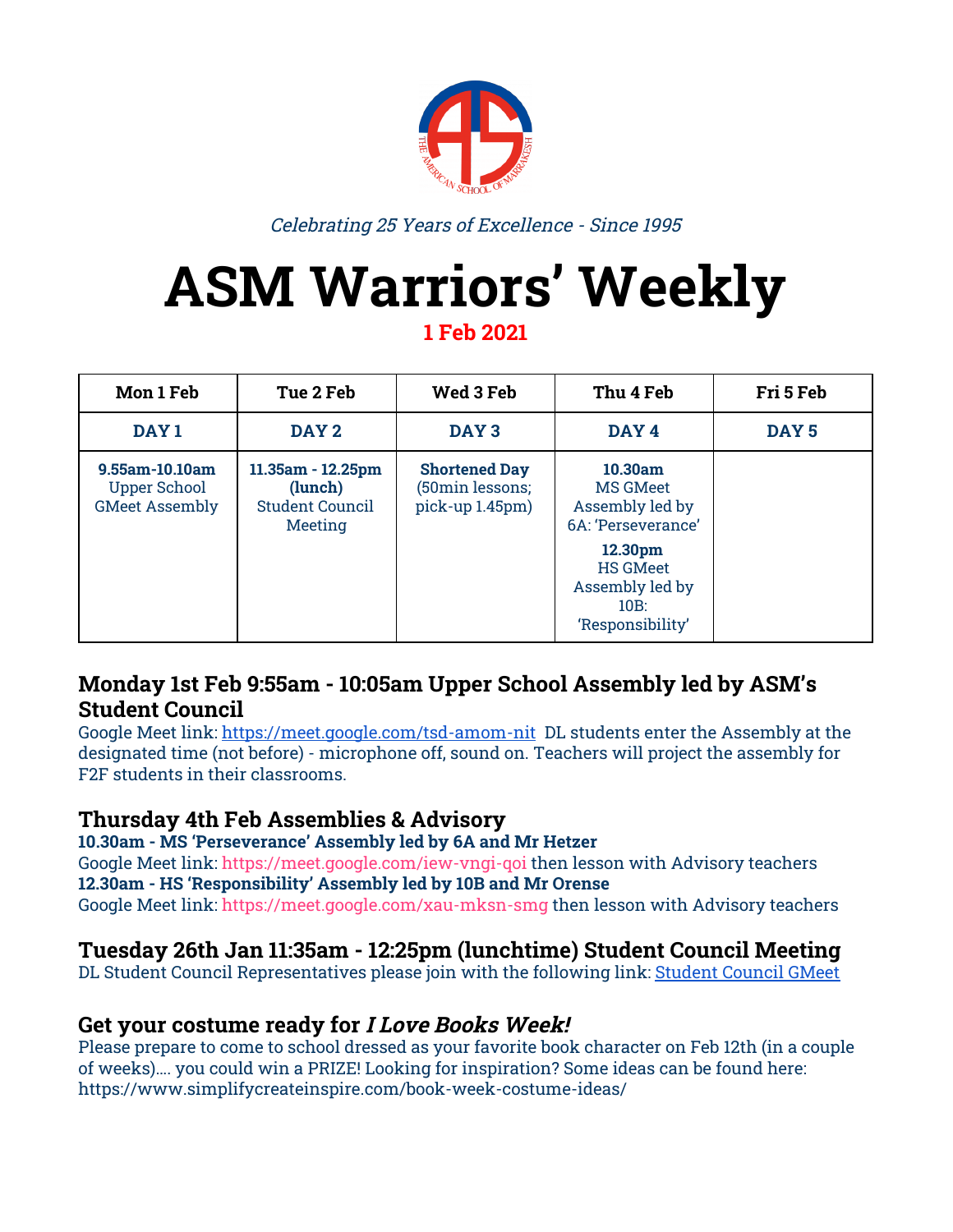#### **Valentine's SPECIAL**

Student Council are continuing to offer limited-time Valentine's Packages (for sale during lunchtimes near the PE office)... please place your order! The money raised will be used to support Atlas Kinder - an orphanage currently caring for 160 children in a village built specially for them…

- YouTube Film: Les Enfants de l'Atlas Village Dar Bouidar (Version [française\)](https://youtu.be/QpmaX-xYg9Y)
- [YouTube](https://www.youtube.com/watch?v=EX2lADHXMW0) Film: Atlas Kinder Village Dar Bouidar (English Version)



#### **Future Key Dates:**

- Mon Feb 8 (9:55 10:10am) **SPECIAL I LOVE BOOKS WEEK Upper School Assembly (English Curriculum)**
- Mon Feb 8 Fri Feb 12 **'I Love Books' Week**
- **●** Fri Feb 12 **Valentine's orders distributed**
- **●** Fri Feb 12 **Book Character Costume day**
- Fri Feb 12 (11:45am) **ASM PTO Master Class** with Moroccan award-winning master chef and ambassador for Moroccan gastronomy Chef Moha Fedal
- Mon Feb 15 (9:55 10:05am) **Upper School Assembly**
- **●** Wed Feb 17th (12:15 12:45pm) **Career Connections** Topic: Medicine with Dr Amal Fadaili (Anatomical Pathologist)
- Thurs Feb 18th 20:00 22:00pm **NASA's Mission to Mars**
- 22-26 Feb **Spring Break** (NO CLASSES)
- Mon 1st March (9:55 10:05am) **Upper School Assembly**
- Tues 16 March (Full Day NO CLASSES) & Wed 17 March (Afternoon NO CLASSES Upper School only) - **Parent Teacher Conferences**
- **●** Fri March 19th **Midterm Reports** distributed electronically
- **●** March 22nd 30th **AP Mock Exams** further details and a specific schedule will be shared in February after the College Board have announced their plans for the real exams scheduled to take place in May
- March 24th **PSAT10 Exam** for all Grade 10 students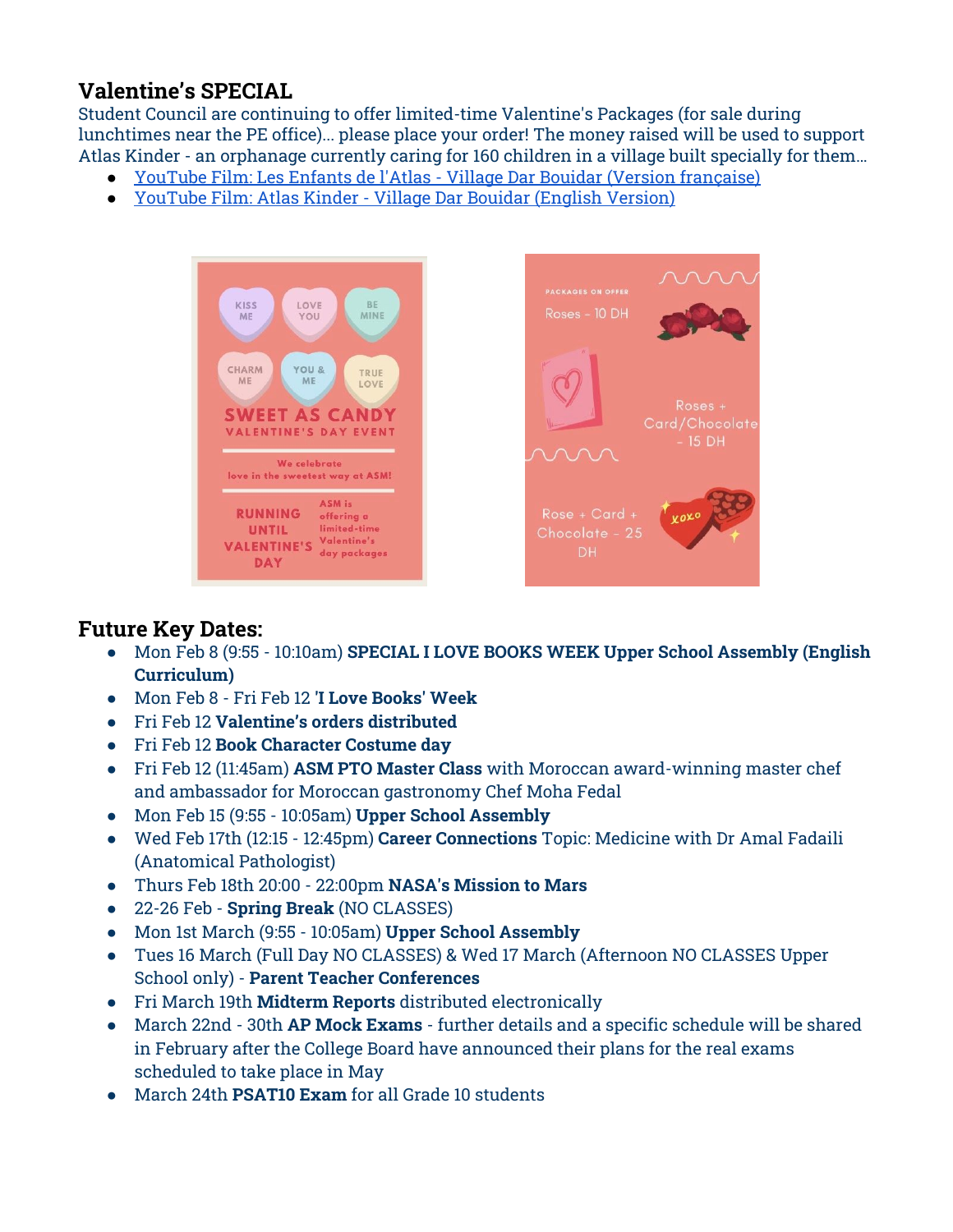# Book Recommendations

*Article by Jessica Abou Zbib (G10)*

#### We Were Liars



#### A Wrinkle in Time

NEWBERY MEDAL WINNER MADELEINE L'ENGLE We Were Liars, by E. Lockhart, a young-adult novel that won the Goodreads Choice Award. The wealthy Sinclair family, seemingly perfect, who spend all the summers together on their private island. Focuses on the themes of self-acceptance, family morals, and consequences that come from individual mistakes. Who are the Liars?

A Wrinkle in Time, written by Madeleine L'Engle, Meg's father disappears into another realm in space. His children and other members of their community decide to be brave enough and travel the dangerous journey to the planet that takes over all the evil in the universe to find their father. What will they experience?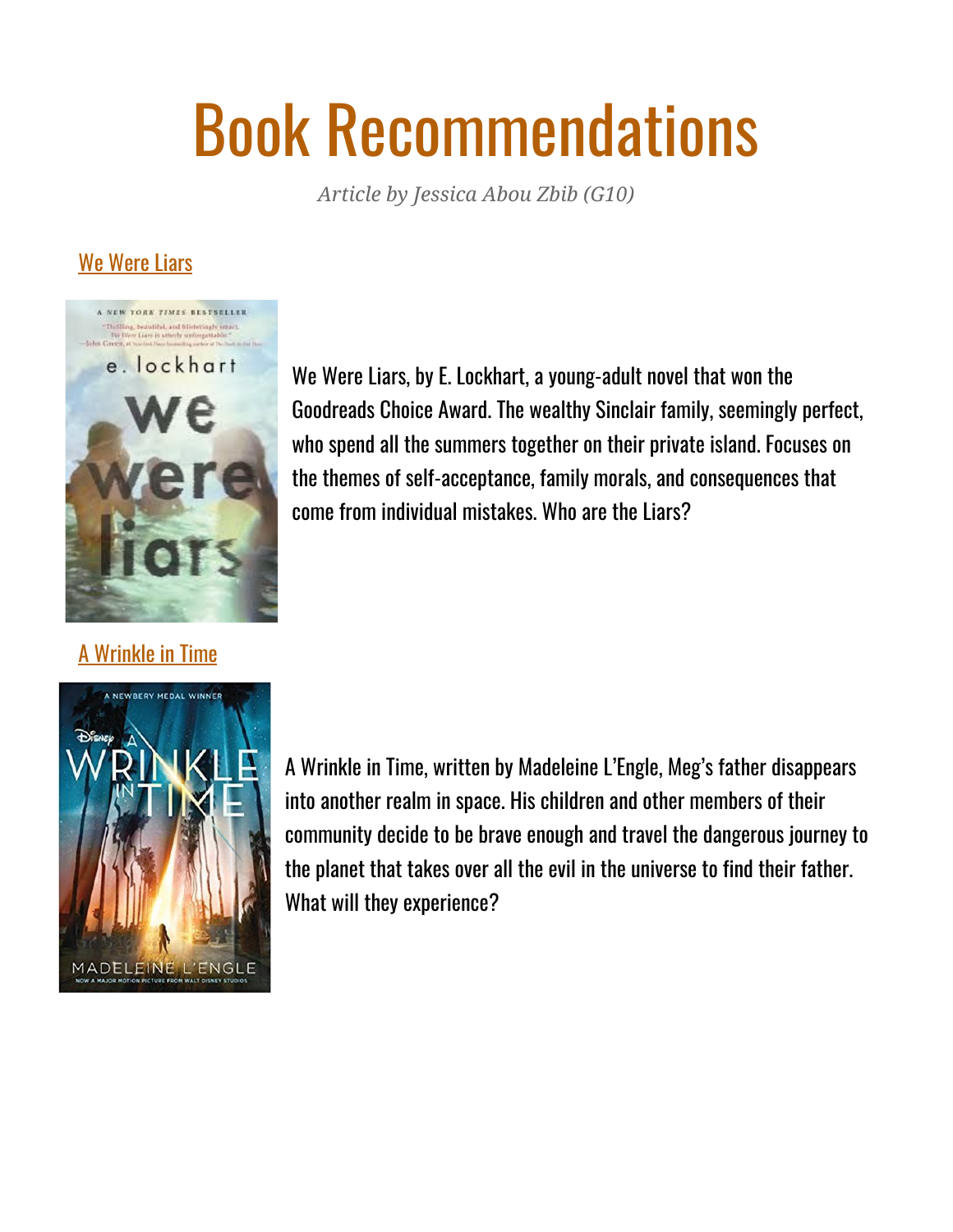### **Importance of Extracurricular Activities**

#### **Article by Jessica Abou Zbib (Grade 10)**

Extracurricular activities allow students the chance to develop several skills such as social skills, meeting many new friends and the development of confidence when communicating in huge groups. "Extracurricular activities can also aid in the development of self-esteem and confidence." The best feeling is when an individual succeeds in something they were hoping to achieve.

*Examples of Extracurricular Activities include:* (these are just a few examples)

- Debate Team
- Sports Team
- Community Service

It is difficult to be a part of extracurricular activities during the pandemic but there are many ways that you can find solutions to that if you are really interested in being a part of any activity…

- contact Ms Young or Hiba Haloui (G12) to find out more about the **virtual MUN opportunities**
- join in with the lunchtime **soccer & frisbee groups**
- talk with Mr Lahdour or Otman Rouandi (G11) to find out more about the lunchtime **video games club** which takes place in the assembly hall
- Contact Diane Soulan or Sara Chabib (G10) if you are interested in joining a lunchtime **art club**

#### **If you have an idea for a NEW extra-curricular activity, please let Ms Smith know and we will see what we can do!**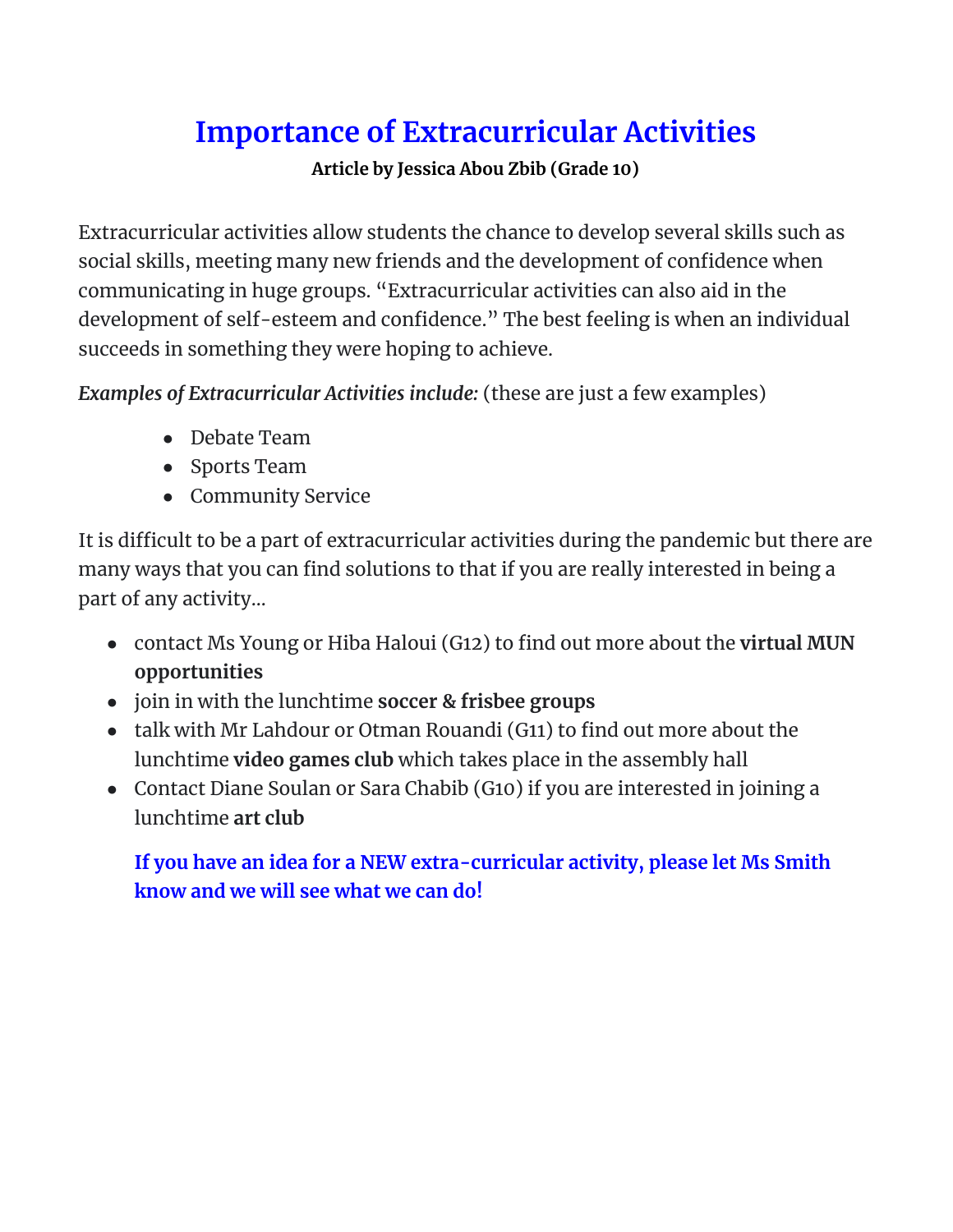#### **Photo Memories**

#### ASM's Virtual Open House



#### Grade 7 Science Dissection

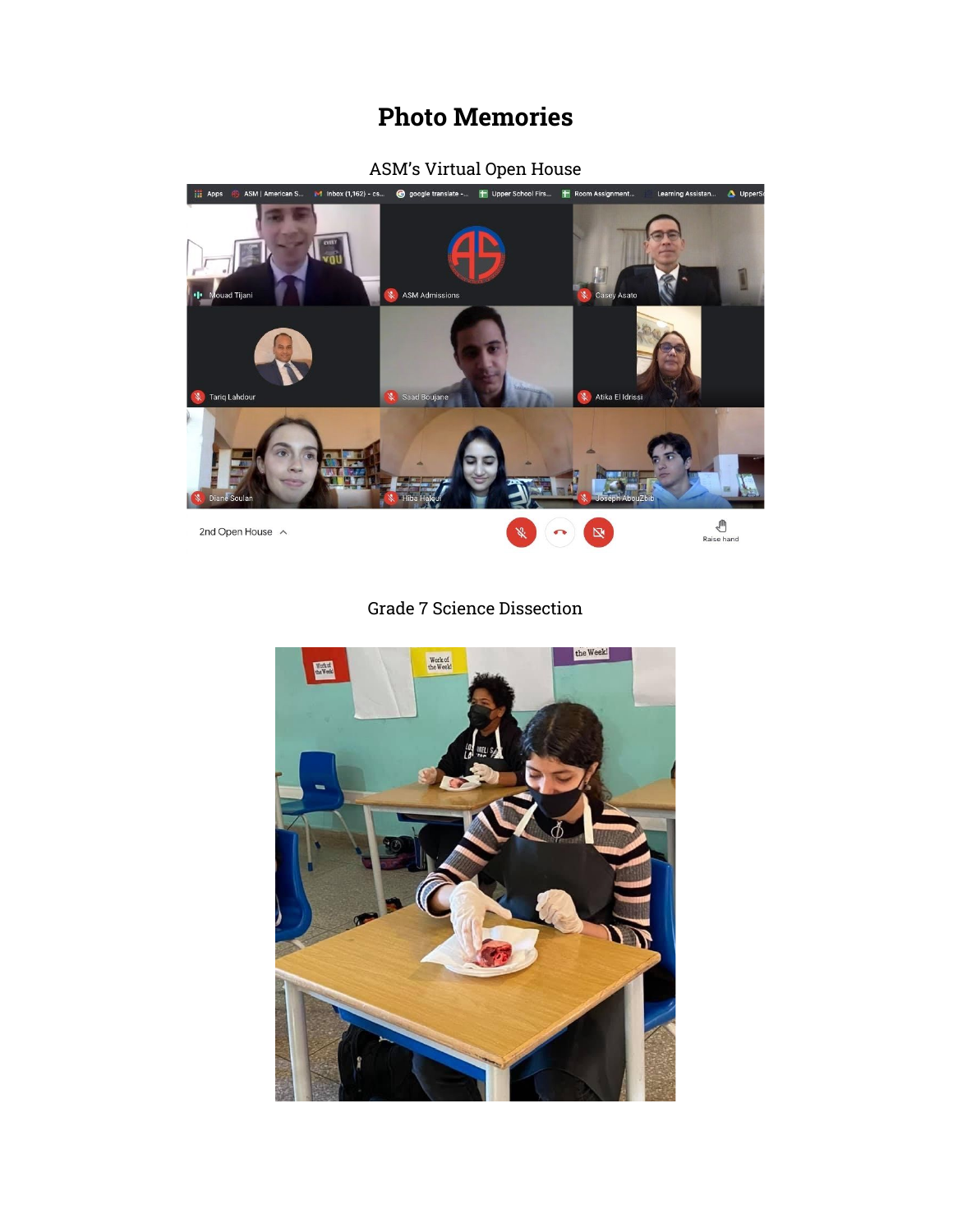